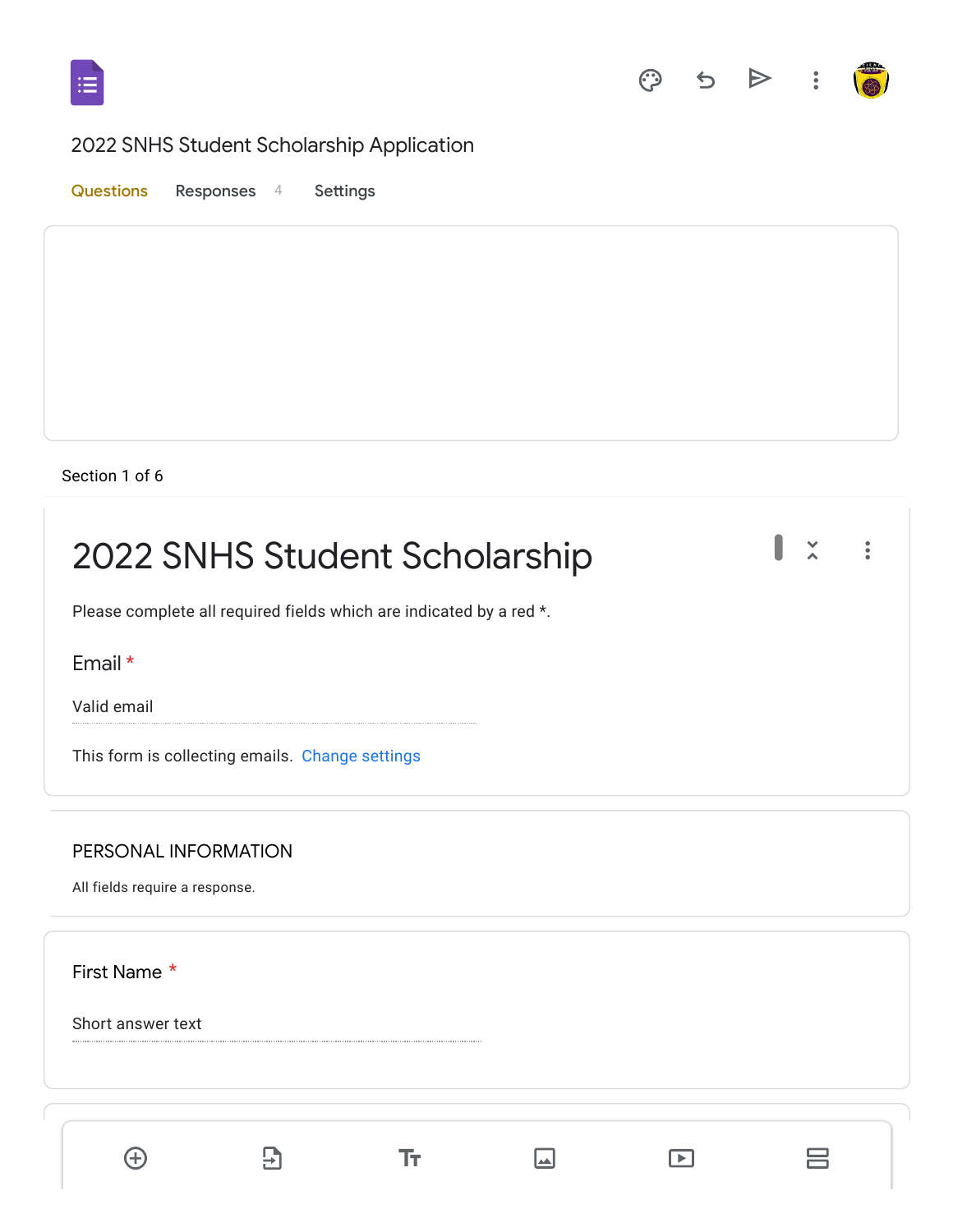| Short answer text      |                  |     |                       |   |
|------------------------|------------------|-----|-----------------------|---|
| <b>Graduation Year</b> |                  |     |                       |   |
| Short answer text      |                  |     |                       |   |
| Phone Number *         |                  |     |                       |   |
| Short answer text      |                  |     |                       |   |
| Street Address *       |                  |     |                       |   |
| Short answer text      |                  |     |                       |   |
| City $*$               |                  |     |                       |   |
| Short answer text      |                  |     |                       |   |
| State $*$              |                  |     |                       |   |
| Short answer text      |                  |     |                       |   |
| Zip Code *             |                  |     |                       |   |
| Short answer text      |                  |     |                       |   |
| $\bigoplus$            | $\overline{\Xi}$ | Tт, | $\blacktriangleright$ | 吕 |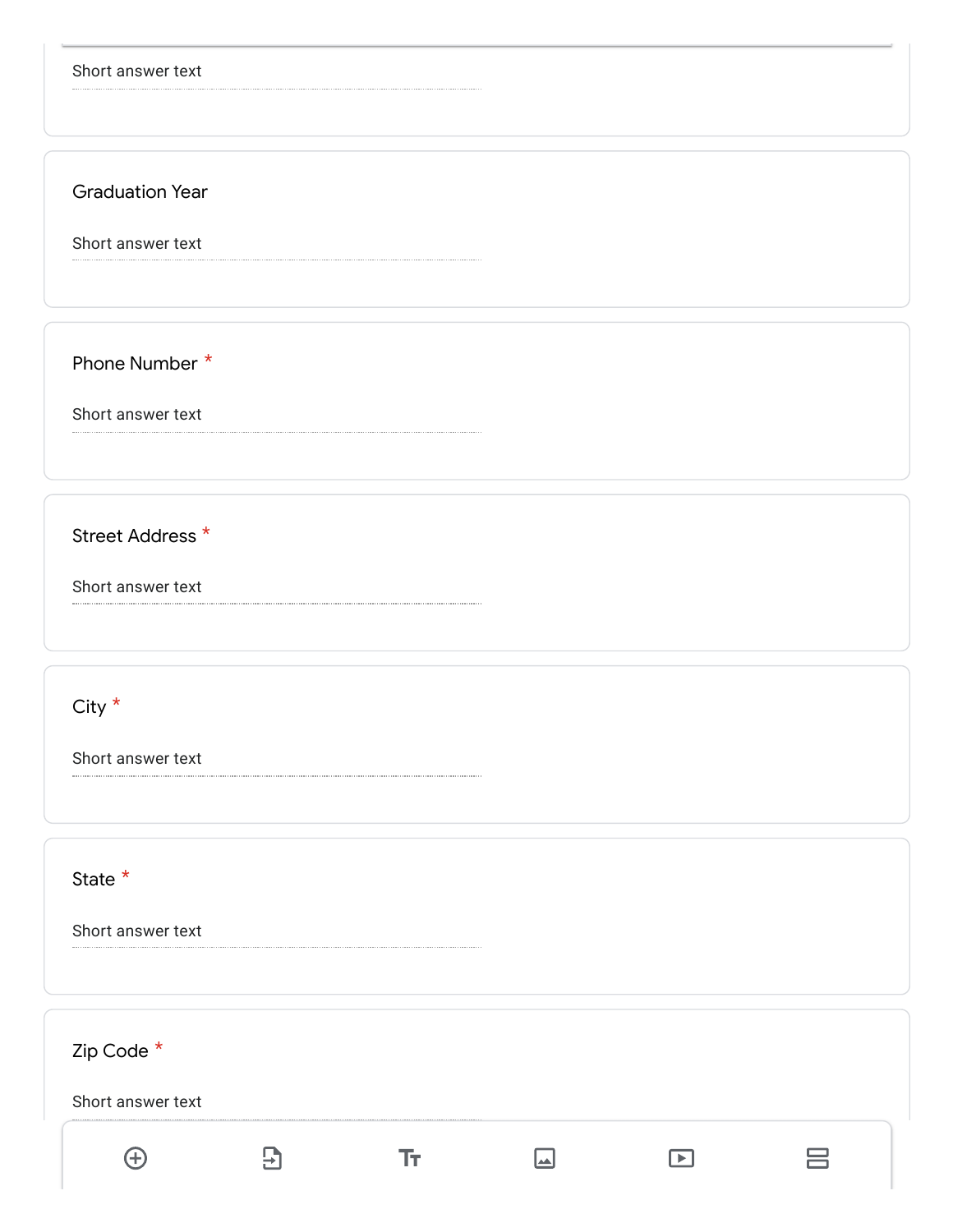#### Country \*

Short answer text

Country \*

Short answer text

Guardian 1 Information

Complete information for at least one guardian is required.

1. Full Name (First & Last) \*

Short answer text

1. Complete Address (street, city, state, zip, country)  $*$ 

Short answer text

1. Email address \*

Short answer text

1. Phone number \* Short answer text  $\bigoplus$  $\mathbf{E}$  $\boxed{\color{blue}\blacksquare}$  $\boxed{\blacktriangleright}$ 吕 Tт.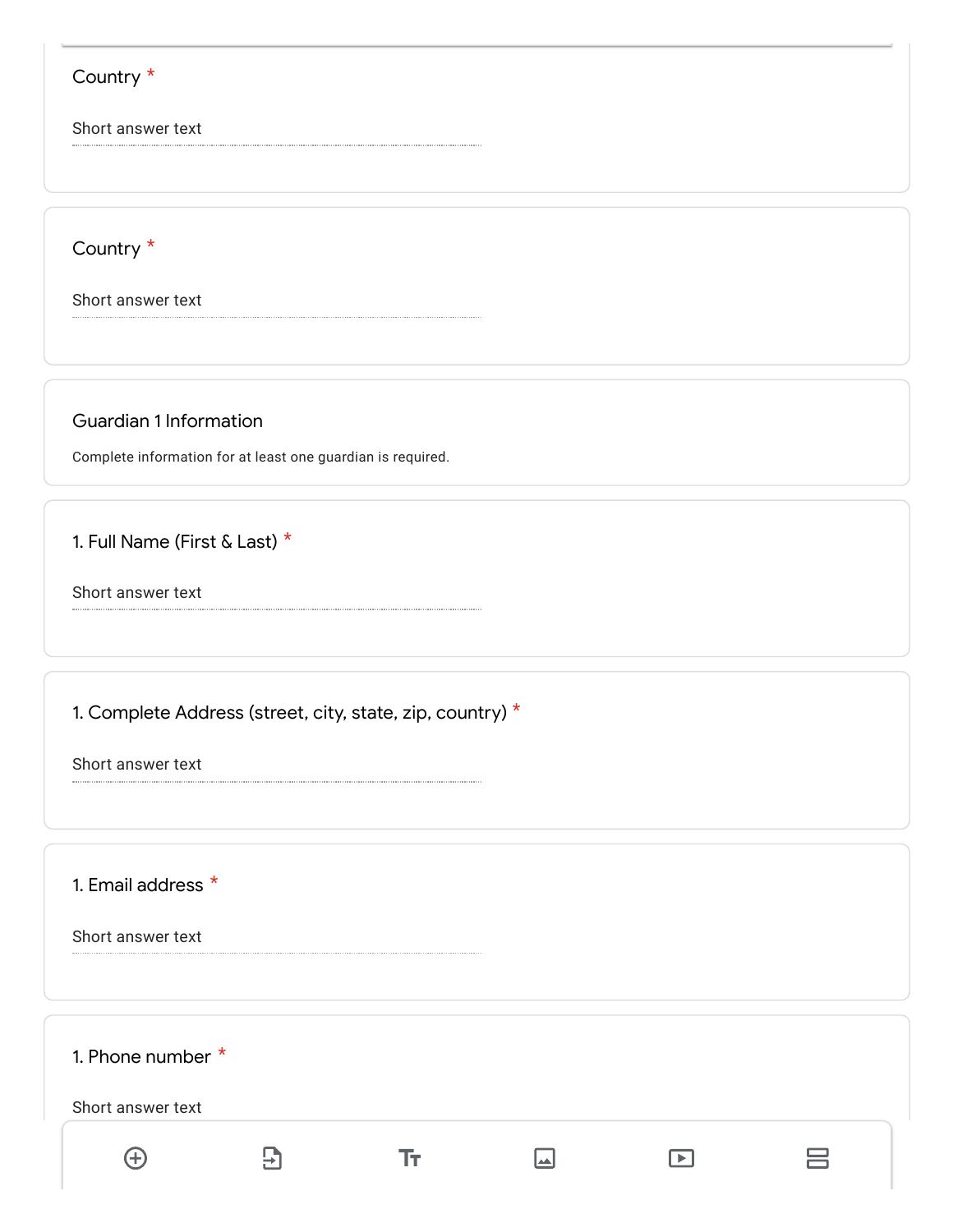# Guardian 2 information

Please complete if you have a 2nd guardian

### 2. Full Name (First & Last)

Short answer text

2. Complete address (street, city, state, zip, country)

Short answer text

2. Phone number

Short answer text

2. Email address

Short answer text

After section 1 Continue to next section

Section 2 of 6

| <b>ACADEMIC PERFORMANCE</b>               |    |    |       |     |   |  |
|-------------------------------------------|----|----|-------|-----|---|--|
| Please provide all information requested. |    |    |       |     |   |  |
| {+}                                       | ר→ | Iт | المدا | ∣▶∣ | ⊨ |  |

 $\overline{\phantom{0}}$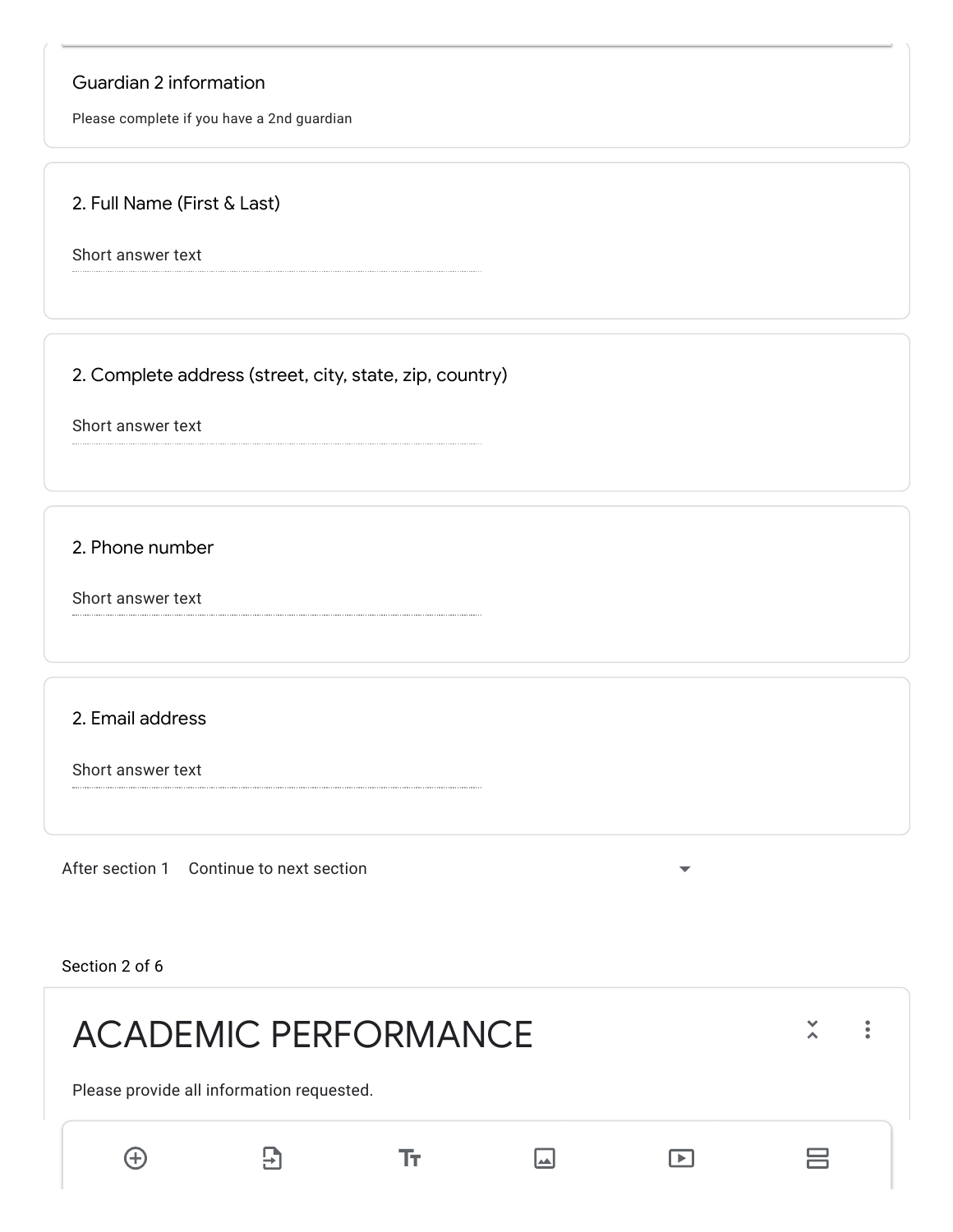| $\sim$ OrA (ivori-weighted, converted to standard 4-point scale) $\star$ |  |
|--------------------------------------------------------------------------|--|
| Provide scores for Math, Reading, Writing, Science.                      |  |
| Short answer text                                                        |  |
|                                                                          |  |
|                                                                          |  |

\*

#### STANDARDIZED TEST SCORES

Please provide below your scores in the areas of Math, Reading, Writing, Science.

SAT - Provide your score for each of the following areas Math, Reading, Writing,

Provide scores for Math, Reading, Writing, Science.

Long answer text

ACT - Provide your score for each of the following areas Math, Reading, Writing, Science  $^\star$ 

Long answer text

After section 2 Continue to next section

Section 3 of 6

| <b>Post Secondary Plans</b><br>Description (optional)      |  |  |  |  |  |  |
|------------------------------------------------------------|--|--|--|--|--|--|
| Provide your major or area of study *<br>Chart anower tout |  |  |  |  |  |  |
|                                                            |  |  |  |  |  |  |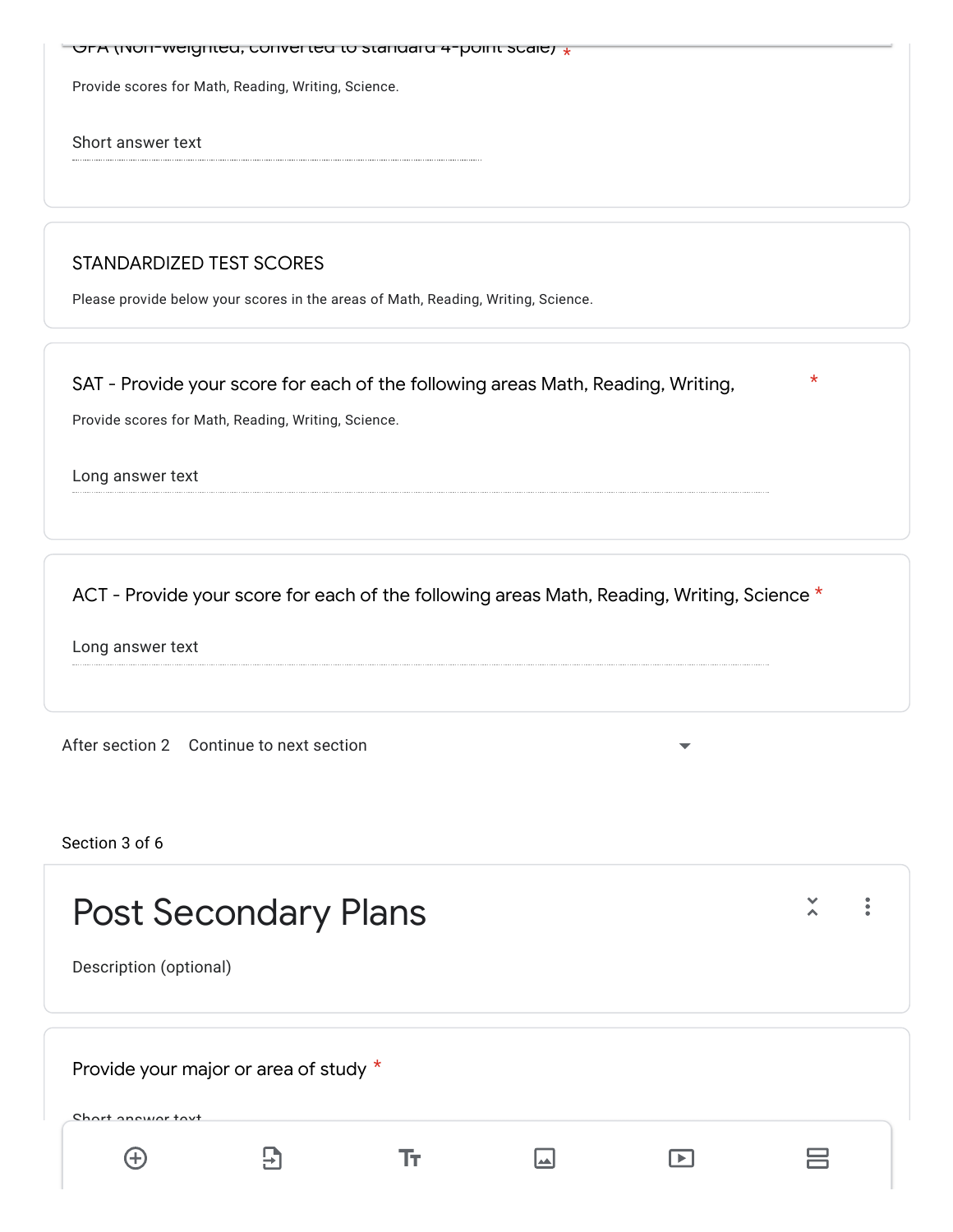Please provide the universities you have applied to and indicate if you were accepted.  $*$ 

Long answer text

HONORS & AWARDS

Description (optional)

\* Please provide a list of honors and awards you have received. Include the date you received it, name of the award and the criteria/selection process.

Long answer text

After section 3 Continue to next section

Section 4 of 6

| <b>SNHS Involvement</b><br>Description (optional)               |  |  |  |
|-----------------------------------------------------------------|--|--|--|
| Provide the name of your high school *<br>Short answer text     |  |  |  |
| Provide the name of your chapter advisor *<br>Short answer text |  |  |  |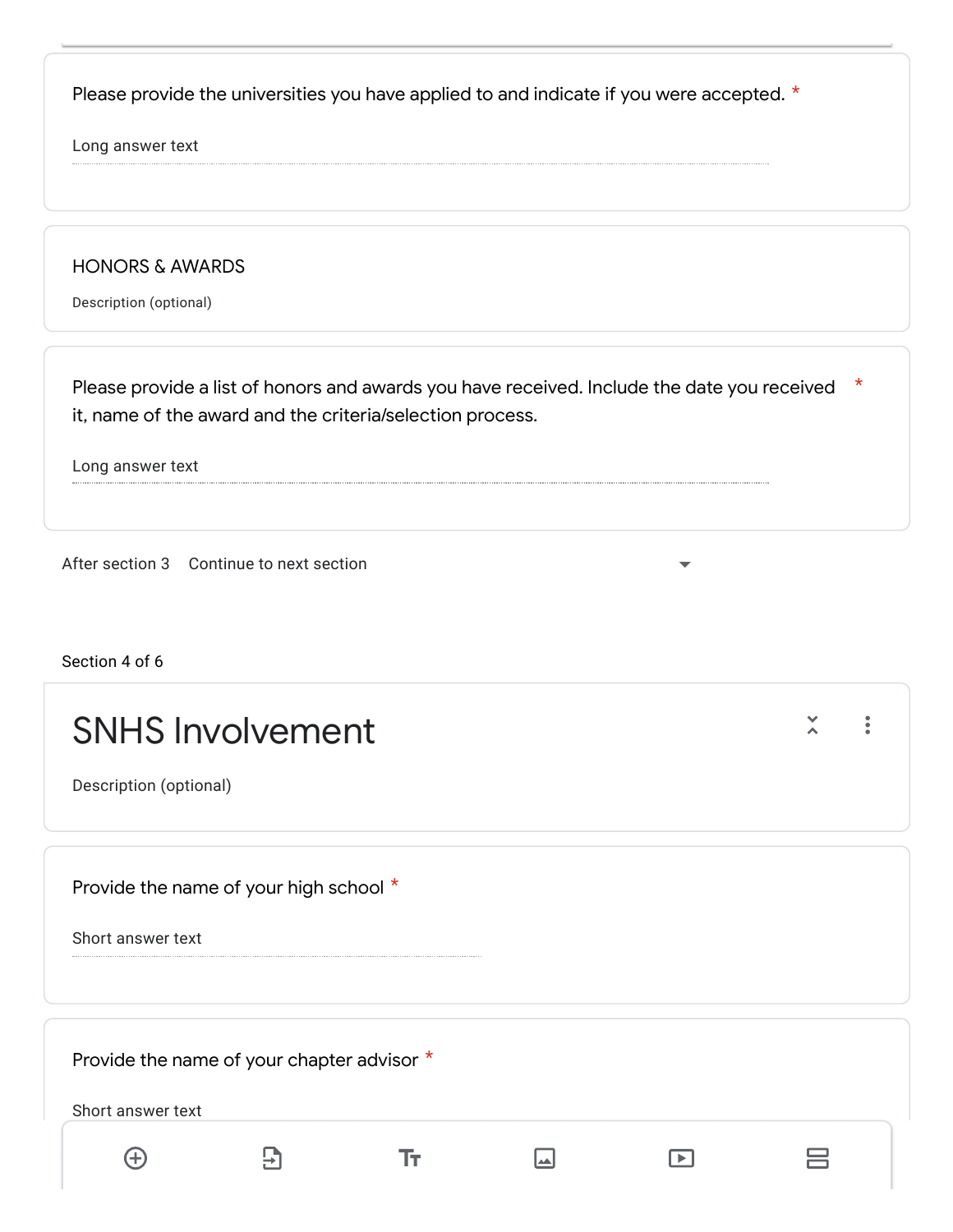Please provide the email of your chapter advisor  $*$ 

Short answer text

What contributions have you made to your SNHS chapter?  $^\star$ 

Long answer text

How many years have you been a member? \*

Short answer text

# FURTHERING YOUR INTEREST IN SCIENCE

Describe your participation in extracurricular activities related to science. Include up to 3 activities

1. Describe your participation in extracurricular activities related to science. Include Timeframe, Activity and Growth in Knowledge or Experience.

Long answer text

2. Describe your participation in extracurricular activities related to science. Include Timeframe, Activity and Growth in Knowledge or Experience.

\*

吕

 $\boxed{\blacktriangleright}$ 

Long answer text

aribe your participation in extracurricular activities related to science. Include Timeframe, Activity and Growth in Knowledge or Experience.

 $\Box$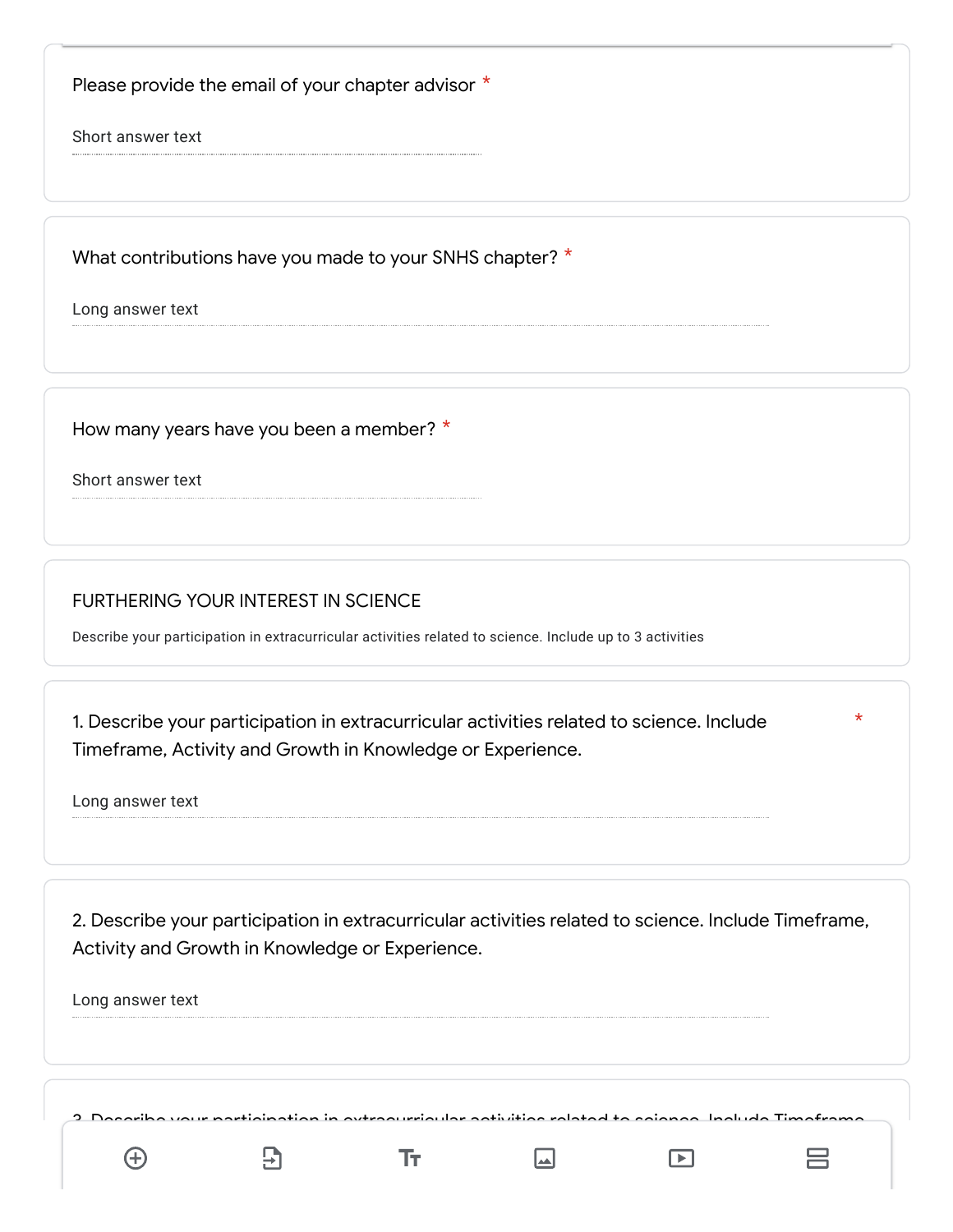#### **SERVICE**

Provide up to 3 community service activities in the spaces below.

\* 1. Community service - Include Timeframe, Organization, Describe Service, Leadership Role and Hours per week.

Long answer text

2. Community service - Include Timeframe, Organization, Describe Service, Leadership Role and Hours per week.

Long answer text

3. Community service - Include Timeframe, Organization, Describe Service, Leadership Role and Hours per week.

Long answer text

#### INTERESTS / EXTRACURRICULAR ACTIVITIES

Provide up to 3 community service activities in the spaces below.

1. Extracurricular Activities - Include Timeframe, Organization, Describe Service, Leadership \* Role and Hours per week.Long answer text РÌ 吕  $\bigoplus$ Τт  $\Box$  $\Box$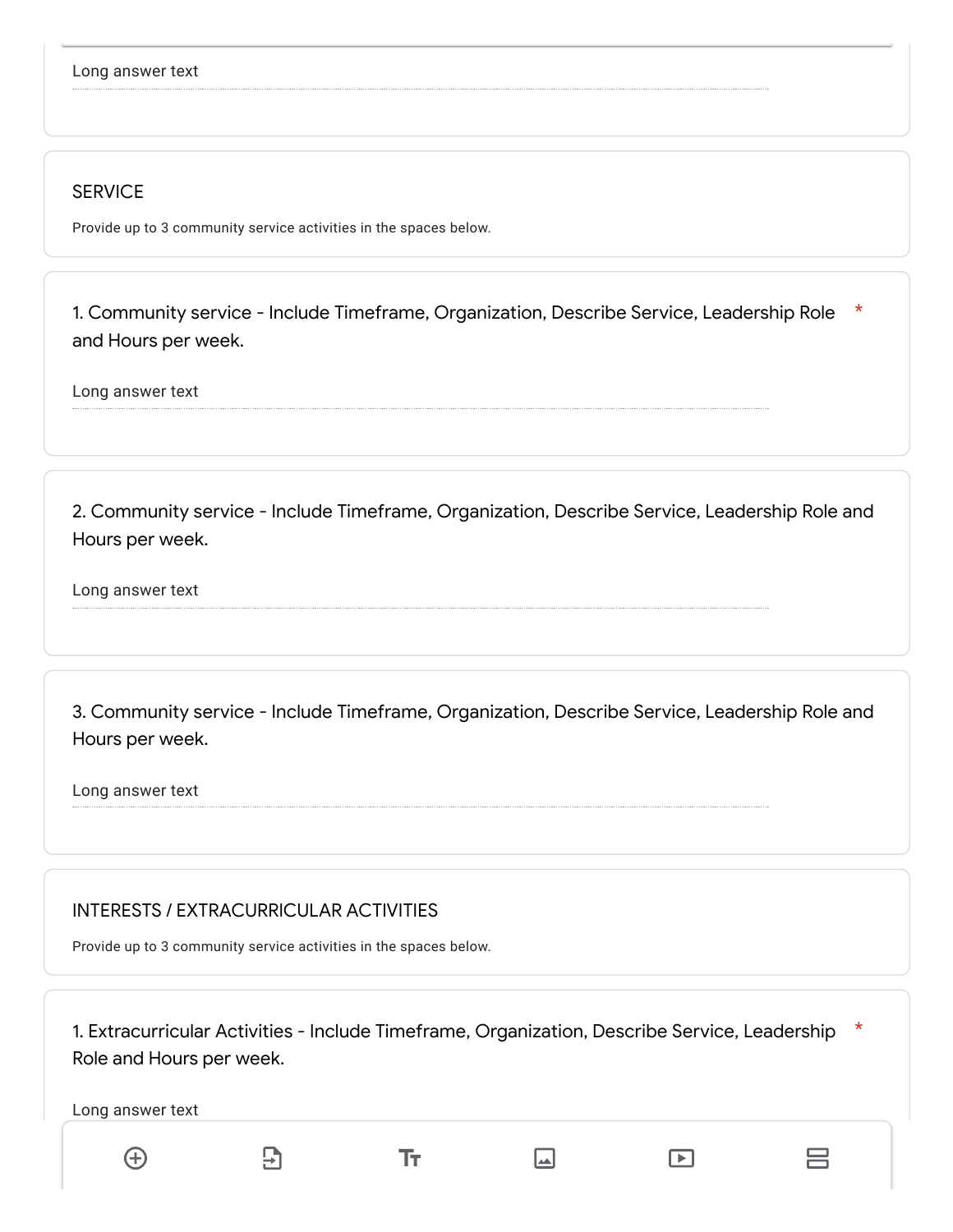2. Extracurricular Activities - Include Timeframe, Organization, Describe Service, Leadership Role and Hours per week.

Long answer text

3. Extracurricular Activities - Include Timeframe, Organization, Describe Service, Leadership Role and Hours per week.

Long answer text

FINANCIAL NEED

How do you plan to pay for college? Please provide details considering family support, your personal contribution (savings, job, scholarships, grants, loans). How would you describe your financial need?

Please list scholarships and grants you've been awarded. Include Name of Grant, Amount awarded and Frequency of Payment (one time or multiple).

Long answer text

Expected Family Contribution (EFC) from the FAFSA

Short answer text

After section 4 Continue to next section

Section 5 of 6  $\overline{a}$ 吕 Tт  $\Box$  $\Box$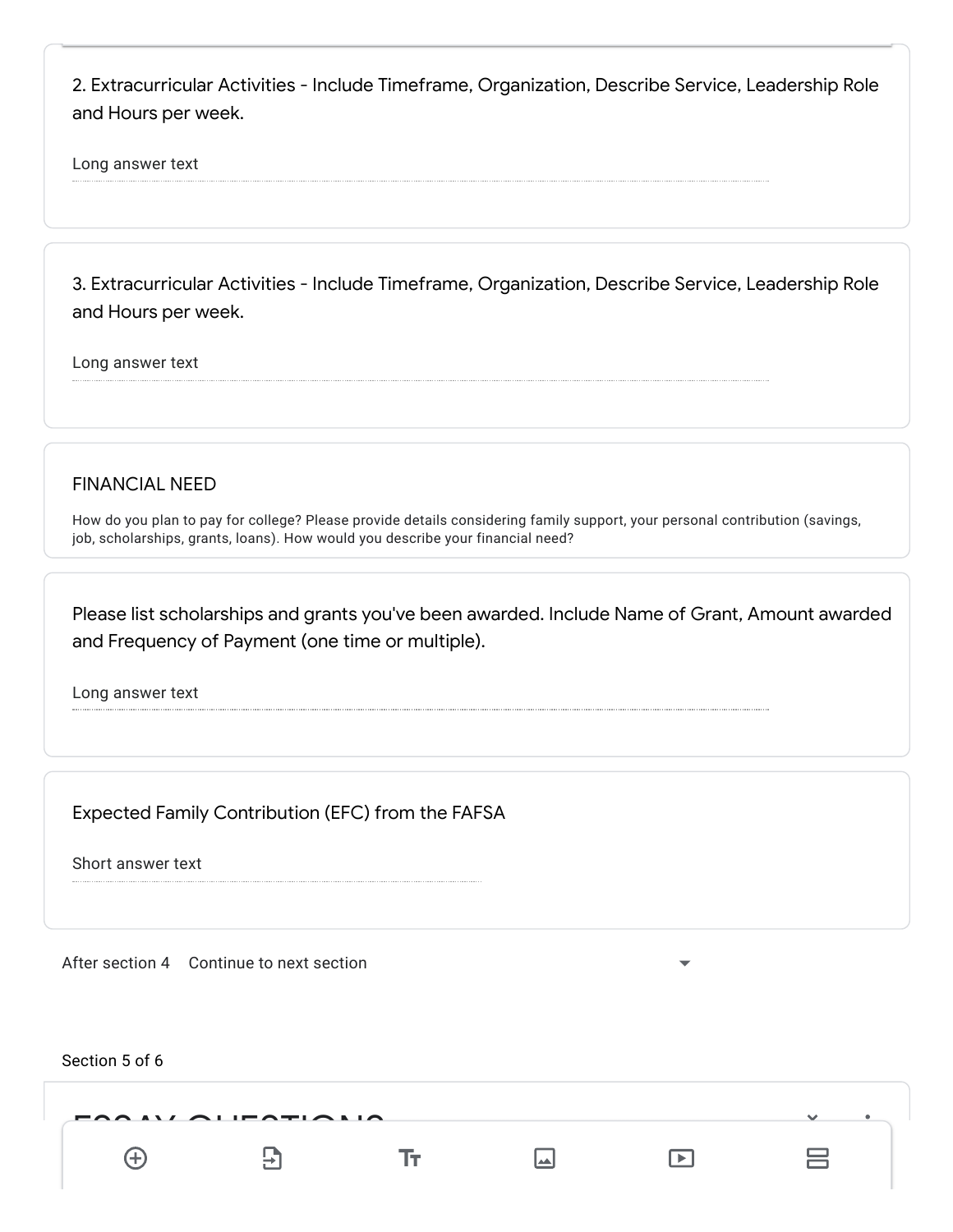1. Some people tell us "the ends justify the means". Should scientists follow this statement and ignore ethical issues in their research? If scientists follow ethical guidelines, will our knowledge of science be hindered? Your answer should reflect your passion for science and your ability to think as an intellectual. You will not be judged on your opinion. (Up to 300 words)

Please choose at least 2 of 3 the essays below to answer. A maximum of 300 words is permitted.

Long answer text

2. In recent years, public opinion has been swayed by a range of influences. Science has been viewed as just one of many voices, no longer viewed as trusted experts. As a future science professional how should we address this credibility gap? How would you advise the scientific community to work with the public to regain their confidence / credibility? (Up to 300 words)

Long answer text

3. Describe a specific scientific topic, idea, concept or theory that interests you and explain why it inspires you. (Up to 300 words)

Long answer text

After section 5 Continue to next section

Section 6 of 6

| PERSONAL GOALS & ADDITIONAL<br><b>INFORMATION</b> |    |    |       |     |   |  |
|---------------------------------------------------|----|----|-------|-----|---|--|
| Description (optional)                            |    |    |       |     |   |  |
| $(+)$                                             | ר⊹ | Iт | المدا | ∣►∣ | 吕 |  |